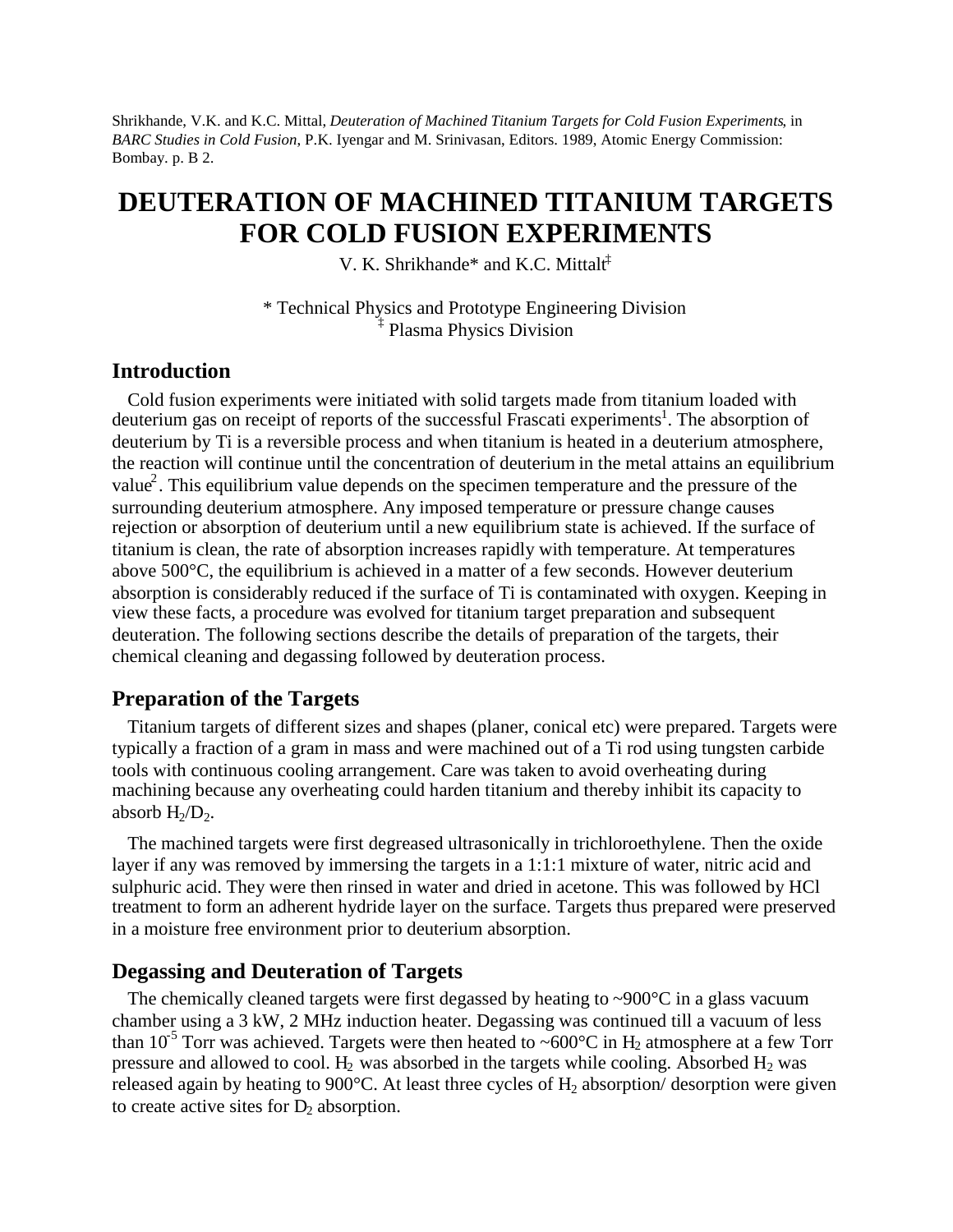After release of all H<sub>2</sub>, the targets were heated to ~600 $^{\circ}$ C in D<sub>2</sub> atmosphere at few torr pressure and allowed to cool by switching off the induction heater.  $D_2$  gas was absorbed while cooling. At least three cycles of  $D_2$  absorption/ desorption were given, similar to  $H_2$  absorption/ desorption. The fall in pressure recorded by an oil manometer is a measure of the quantity of  $D_2$  absorbed. It was found that the quantity of gas absorbed increased in each new cycle and tended to saturate in the 3rd or 4th cycle. Table I illustrates the maximum absorption of hydrogen and deuterium in different Ti targets.

It was noticed that targets could typically absorb  $\approx 10^{19}$  molecules of D<sub>2</sub>. Considering that the mass of the Ti is a few hundred milligrams, this corresponds to an overall D/Ti ratio of  $\approx 10^{-3}$ only. However, if most of the absorption is restricted to the surface, as we suspect, it is likely that the D/Ti ratio is higher than 0.001 in the near surface region.

While preparing the targets, we found that successful deuteration depends on various experimental factors as listed below:

- (i) Initial sandblasting of the targets for cleaning and roughening of the surface leads to better absorption of  $D_2$ .
- (ii) Impurity content (such as  $O_2$ ,  $N_2$  etc) in  $D_2$  should be <0.1%.
- (iii) Since the glass vacuum chamber is isolated from the pumping system during  $D_2$ absorption, it is important that the vacuum chamber be leak tight. Small air leaks may contaminate the  $D_2$ .

The deuterated targets were sent to the Neutron Physics Division for analysis in quest of evidence for cold fusion. Ref. 3 and 4 describe the autoradiography and neutron counting results.

#### **Postscript**

As mentioned earlier the deuteration of the titanium targets was carried out using a 3 kW induction heater operating at 2 MHz frequency. The power supply of this heater became defective in July 89 following failure of the main driver tube,. Since then gas loading of targets could not be carried out in this division. Similar experiments were thereafter commenced at the Heavy Water Division using a resistance furnace as described in Ref. 5. However although the loading procedure adopted there was such that very large quantities of  $D_2$  gas ( $\approx$ 6 litres at 1 kg/cm<sup>2</sup>) could be successfully absorbed in titanium pieces (mass  $\sim$  5 grams), none of the Ti samples have shown any evidence of tritium so far. It is possible that use of high frequency (2 MHz) induction heating may have had some role in causing the detectable levels of cold fusion.

When a metallic object is heated by induction heating, the current distribution within the object is non-uniform with the current density decreasing exponentially from the surface to the centre of the metallic work load<sup>6</sup>. The characteristic penetration or skin depth  $\delta$  is defined as that distance over which the current density is reduced to 1/e times the surface value and is given by

$$
\delta = (\rho/\mathrm{f}\pi\mu)^{1/2}
$$

where  $\rho$  is the resistivity,  $\mu$ , the permeability of the workload and f is the frequency of the applied alternating magnetic field. For a 2 MHz induction heater the skin depth in titanium works out to be ≈0.1 mm. It is believed that most of the absorbed  $D_2$  gas is accumulated in the near surface region even though the entire sample would have reached high temperatures due to conduction. Hence it is likely that  $D_2$  density is very much higher in the near surface region though the gross D/Ti ratio is hardly 0.001.